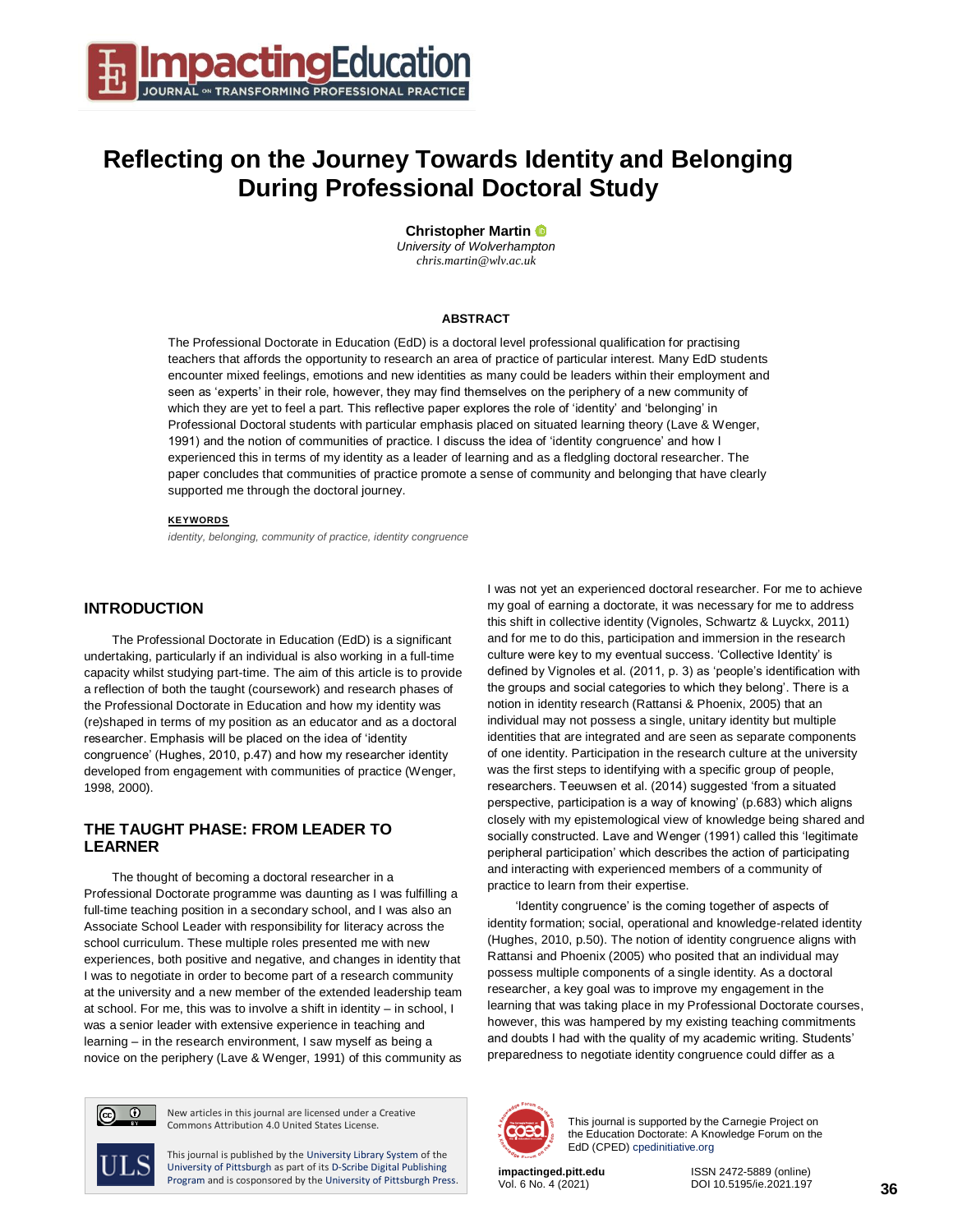£

result of external factors such as employment and family pressures and this can affect the level of participation and engagement in learning. Watts (2008) described this as a 'fractured student identity' where an individual exists in a variety of circumstances and has multiple responsibilities. They also may have psychological difficulty in switching from one mind-set to another: in my case, caregiver for my elderly mum, doctoral researcher and school middle leader. According to Bhabha (1994), identity is not finite and there is no real end point; identities change according to the circumstances in which an individual finds themselves and these adapt and change over time. Vignoles et al. (2011, p. 6) suggested that individuals may have 'multiple group identities that may shift in salience depending on features of the intergroup context'.

Hughes (2010) used the term 'belonging' (p.48) which is a term that I believe is pertinent to how I felt at that time. Students who have a low sense of belonging to a learning group and are not able to make 'identity shifts' (p.48) may tend to underperform or possibly leave the programme due to an inability to integrate new experiences into their identity. The fact that I was part of a cohort of doctoral students made this notion of 'belonging' a little easier to negotiate as we were all in the same situation and were a close-knit community with a common goal of obtaining a doctoral degree.

As a 'newcomer' to the doctoral research community, I felt that I benefited greatly from interacting with other doctoral peers in my cohort as well as having the forum to discuss and share ideas with people from various academic backgrounds. I was in a cohort that consisted of individuals who were at the same point of their career and were in positions of leadership in their respective professions. It was helpful to me knowing that my colleagues in the cohort were undergoing the same experiences – being an experienced leader as well as entering doctoral study as a novice. We were able to share our thoughts on integrating new experiences into our identities on our journey to becoming a Doctor of Education and an academic expert in our respective fields.

## **THE THESIS PHASE: FROM LEARNER TO RESEARCHER**

As the taught phase of the Professional Doctorate came to an end, it became strikingly evident how my initial thesis idea and positioning had changed through further engagement with taught modules and with communities of practice. This section will illustrate how engagement with the wider research community of practice supported me through the process of finalising my research idea before embarking on the thesis phase of the programme.

In order to capture the thoughts and experiences of the taught phase, I created a haiku which is a Japanese poem made up of three lines following a specific pattern of syllables. The haiku served as a mantra for me which I followed throughout the remainder of the EdD programme.

> 'The fog is lifting, perseverance, stick at it, engagement is key.'

This haiku captures how I felt at the end of the taught phase in terms of a clearing of thoughts and that my thesis proposal was taking shape. Perseverance was necessary as there were indeed times when certain stages of the research process were taking

longer than planned or finding a particular paper or concept challenging to understand. As discussed in the previous section, in order to maintain a sense of belonging and to continue learning from experienced researchers and other peers in my cohort, engagement was key in ensuring that I continued my inward trajectory to becoming an experienced member of the doctoral community of practice.

The second year of the Professional Doctorate programme, for me, served as a period of reflection to refine ideas and try out potential research methods in preparation for the thesis stage. At the start of the year, I was still unclear as to the direction in which my research would take me. Faced with conducting a literature review on a broad topic of motivation and language education, I thought it necessary to seek guidance from established scholars in the field of motivation theory and foreign language education, keeping in line with the haiku that 'engagement is key'.

The Professional Doctorate has presented to me a number of opportunities to engage with communities of practice made up of individuals from different disciplines and with differing degrees of expertise. An example of this was being given the opportunity to present my research idea to a group of doctoral students from across the faculty at a Doctoral Presentation Event in January 2017. The audience comprised of doctoral supervisors and fellow doctoral students (PhD and Professional Doctorates) from disciplines such as education, medical education and educational psychology. The participants were at different stages of their programme of study and I was made aware that I was the first Professional Doctorate student to present at such an early stage of the programme. I was apprehensive at first as my research idea was still developing and my pilot study was in a fledgling state. It was from discussion with other students in my cohort and my Academic Advisor that I was encouraged to present as it would give me the opportunity to obtain some valuable feedback on my research idea and my proposed methodology. This was indeed the case with some excellent constructive feedback being offered on the direction of my pilot study and my proposed methodology.

For the purpose of the pilot study, I had designed a set of Likert scale statements for use in a questionnaire which would be given to parents of children in secondary education. Before creating the questionnaire, I approached an existing group of education professionals with whom I connect through a closed discussion forum on Facebook in order to gather feedback on my statements. The rationale for this was due to the audience having a vested interest in my proposed research as well as having real life experience of interacting with parents about their child's performance in modern foreign languages. Discussions are posted regularly on the decline of language learning in secondary and further education due to changes in education policy and how this is affected by the qualification reforms and the general motivation of students to learn a language. By approaching this group, I was able to acquire comments and feedback from all over the world from both male and female teachers, experienced teachers and newly qualified teachers (NQTs), primary, secondary, tertiary and higher education teachers and lecturers. The opportunity to gather thoughts and ideas from such a combined wealth of knowledge and understanding allowed me to refine my statements and make them more fit for purpose, knowing that I had received feedback from people for whom this research could be valuable in enhancing their own practice. This process was not only a phase that supported my research but was also key to the creation of an online community of practice.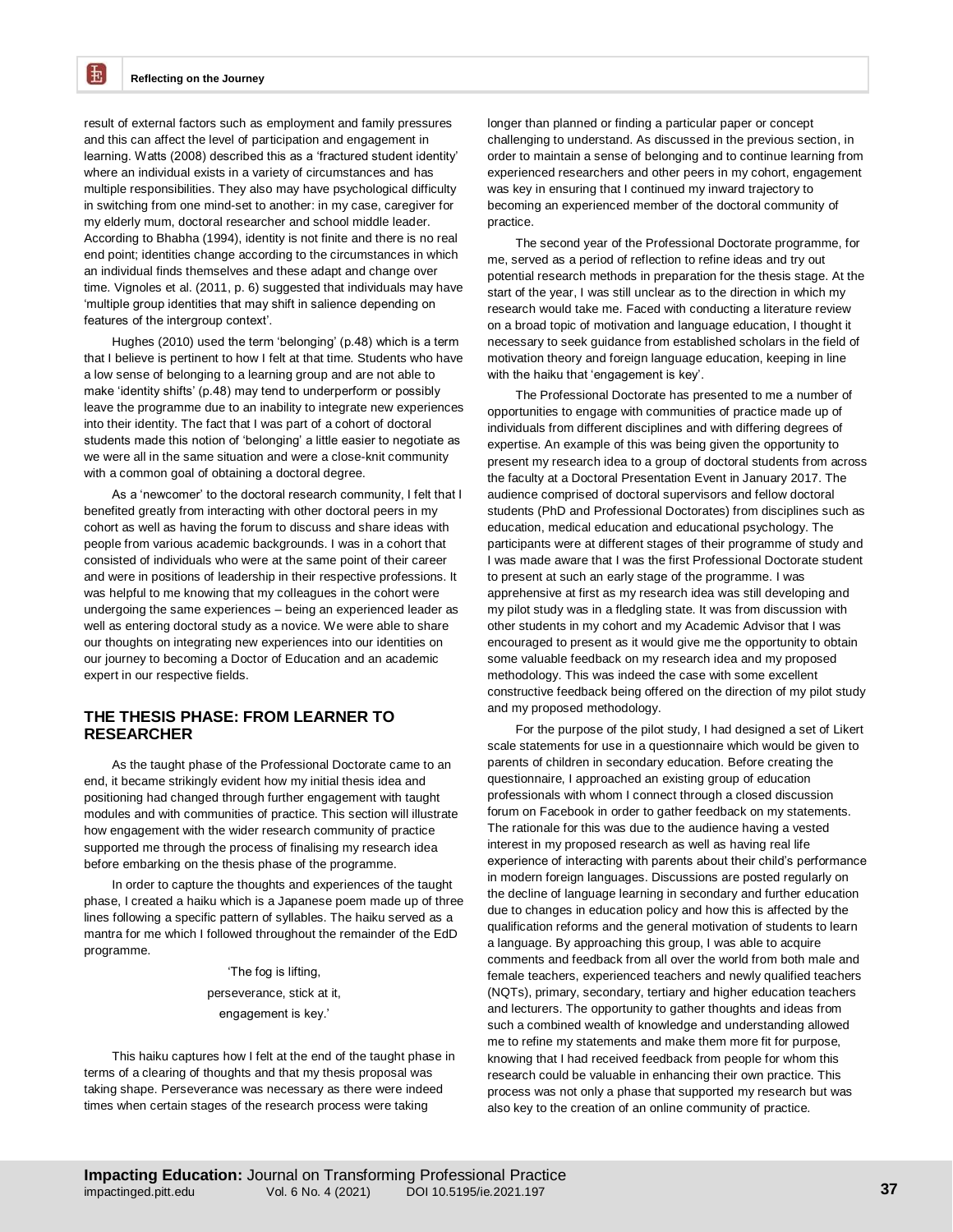転

According to Goodyear et al (2014), social media, such as Facebook or Twitter, facilitates working with multiple groups and overcomes time and financial implications. This was certainly the case in terms of using social media as the conduit for creating a community of practice since Facebook is now seen as a global phenomenon and is also 'positioned as an educative tool' (Goodyear et al, 2014; p.928). Using the closed group on Facebook for the purpose of the pilot study allowed me to post my research idea and the statements quickly and this was disseminated to thousands of individuals who could potentially comment on my work.

The evolution of the community of practice started with a simple post using social media where I asked members of a closed group to comment on my statements. I stated that any posts made would be anonymous and would be taken as permission for them to be used in the data collection exercise. As the comments were posted, it became clear that these members were as passionate about my research as I was. Being a linguist and a researcher, it was highlighted to me that my questionnaire statements were unintentionally biased which brought into question my positionality. There was a clear conflict of identity with my 'linguist self' influencing the language that I used. From doing this, I was more aware of how my position as a teacher and a linguist could influence my research and that this process has challenged me to become 'reflexively vigilant' (Le Gallais, 2008). My passion for languages and language teaching was clear throughout the statements as all of them were positively worded with no traces of negativity.

This feedback had clear implications for the construction of the questionnaire as the data collected would be biased and there would be an imbalance of positively and negatively worded statements. When constructing the statements, this was clearly not considered and the implications for my research could have been profound in terms of validity and credibility and if it was not for engaging with the language professionals, I would not have been aware of this until it was too late.

Whilst the use of social media facilitated circulating my pilot study information, there were a number of constraints that I had not considered beforehand. The timing of the pilot study fell during the Easter break due to a delay in receiving approval from the Ethics Committee. This meant that I had to rely on people checking Facebook posts during a holiday period when most educational professionals are away and do not answer work-related posts. It could have been the case that no-one commented on my proposed statements which would have had severe consequences on the outcome of my pilot study. I had to therefore rely on the goodwill of fellow language professionals to comment on my post. However, given the nature of my research and the number of posts that my discussion thread received, it was clear that my proposed research was of great interest to others and could potentially shed light on an issue that has impacted negatively on language learning for a number of years.

A further constraint was the reliability of internet connections and the social media network themselves. For example, should the website be unavailable due to technical faults or lack of internet connectivity, the gathering of information would not be possible, and I would have had no data for my pilot study. It was, therefore, necessary to ensure that the discussion thread was posted in a timely manner once having received ethical approval.

One further consideration is that of including other language professionals who choose not to use social media. Whilst I had

access to a wealth of information and experience through the online discussion forum, I had not considered other professionals who do not use Facebook but still could have offered some valuable feedback. I am a member of a network of teaching professionals in Birmingham, UK with whom I could have discussed my research without relying on Facebook. It would also have been a way of sharing my research with local teachers who could also be interested in motivation theory and foreign language learning. As highlighted by Goodyear et al (2014), social media such as Facebook and Twitter are good tools for frequent and extended communication with others but should be supported by other forms of communication, such as face-to-face dialogue, telephone conversations and email correspondence.

Developing a digital academic identity through engagement with social media has allowed me to share my ideas and my work with academics in Education and beyond as well as presenting me with opportunities to collaborate on projects and participate in events related to my research. It has also been pivotal in my work being validated by the research community which enhances my sense of belonging and identity as a researcher.

### **CONCLUSIONS**

There is clear evidence to suggest that communities of practice play an important role in supporting individuals with achieving their learning goal. As the thesis process involved less contact with others, it was necessary for me to develop ways of maintaining contact with the CoPs of which I consider myself a member. This was through contact via social media, email, telephone and other forms of electronic communication. For me, the engagement with the online community of practice of language professionals highlighted a number of issues which I had not considered previously as well as offering other avenues of thought and inquiry and this will be a key learning point when going into the thesis stage. Studying for a research degree where there is little interaction with a cohort of students could be seen as lonely or isolating. The Professional Doctorate, however, promotes what Nistor et al (2015) called a 'sense of community' and this is defined as a sense of belonging and a feeling of intimacy with the community. Over the past five years, I have certainly felt a part of the EdD group having contributed my thoughts and opinions as well as receiving critique and feedback from others. A central idea of a CoP is that of 'shared emotional connection' (Nistor et al, 2015, p.262). Through shared emotional connections, there is a sense that the community becomes stronger; the more interactions there are, the closer members become. As the thesis stage requires fewer instances of face-to-face interactions with other students, I feel that the shared emotional connections that the cohort had during the first two years continued to fuel and sustain what has been a valuable support network for me. I also recognise the value of communities of practice within the workplace and as a result of my successful doctoral journey, I have supported practitioners in my own workplace by creating a 'Teaching and Learning Community of Practice', the remit of which is to share good practice across faculties as well as maintain rigorous quality assurance processes with the shared aim of delivering outstanding teaching to our students.